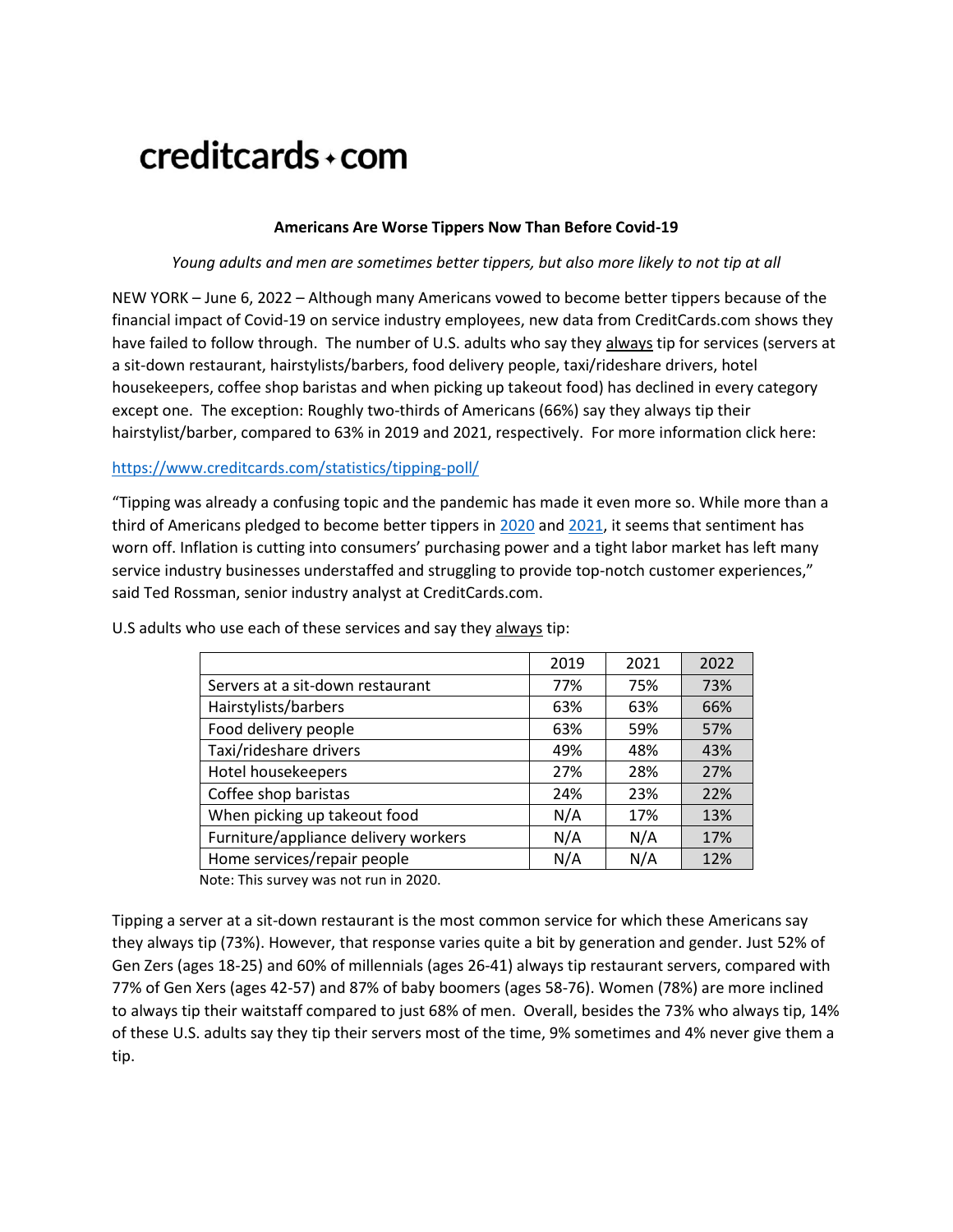While there seems to be a clear consensus that waitstaff should be tipped, there is quite a bit of confusion about whether or not people should be tipped for providing other services. Here's how often those Americans who use each of the following tip the other service providers listed in the survey:

- Taxi/rideshare drivers: 43% always/23% most of the time/21% sometimes/13% never
- Hotel housekeepers: 27% always/21% most of the time/27% sometimes/26% never
- Coffee shop baristas: 22% always/22% most of the time/33% sometimes/22% never
- Furniture/appliance delivery workers: 17% always/19% most of the time/23% sometimes/41% never
- When picking up takeout food: 13% always/17% most of the time/30% sometimes/39% never

Among those who tip at sit-down restaurants, the average is 21% (up from 19% in 2019 and 20% in 2021) and the median is 20% (the same as in 2019 and 2021).

While the median is 20% for all generations, the averages are much higher for Gen Zers (26%) and millennials (24%). Gen Xers leave an average tip of 20% and boomers give 19% on average. But remember, over four in ten (43%) combined Gen Z and millennial restaurant goers leave nothing at least some of the time. These figures are among those who tip.

The tip means increase with income (from 19% under \$50,000 in annual household income to 21% between \$50,000 and \$79,999 to 22% between \$80,000 and \$99,999 and 26% at \$100,000+). The median for all those income groups is 20%, except the lowest bracket is 18%.

Men and women both give a median tip of 20% at restaurants, but the average is a little higher among men (22% vs. 20% for women). This is another instance, though, of a group (men, in this case) tipping a little better on average but also being more likely to leave nothing.

It has become somewhat commonplace to be offered a "suggested" tip amount by the establishment or service provider when paying the bill. Among people who have encountered suggested tip amounts (for example, at a coffee shop, a food truck, a taxi/rideshare, etc.), most (62%) say their tipping habits are about the same. More than a quarter (26%) are inspired to tip more (7% much more + 18% somewhat more), while 12% tip less as a result (5% much less + 7% somewhat less).

Younger generations are more likely to be impacted by the suggestions. Gen Zers (40%) are the most likely to tip more after seeing these recommendations, followed by millennials (37%), Gen Xers (22%) and boomers (14%).

# **Methodology**:

CreditCards.com commissioned YouGov Plc to conduct the survey. All figures, unless otherwise stated, are from YouGov Plc. Total sample size was 2,610 adults. Fieldwork was undertaken between May 11- 13, 2022. The figures have been weighted and are representative of all US adults (aged 18+). The survey was carried out online and meets rigorous quality standards. It employed a nonprobability-based sample using both quotas upfront during collection and then a weighting scheme on the back end designed and proven to provide nationally representative results.